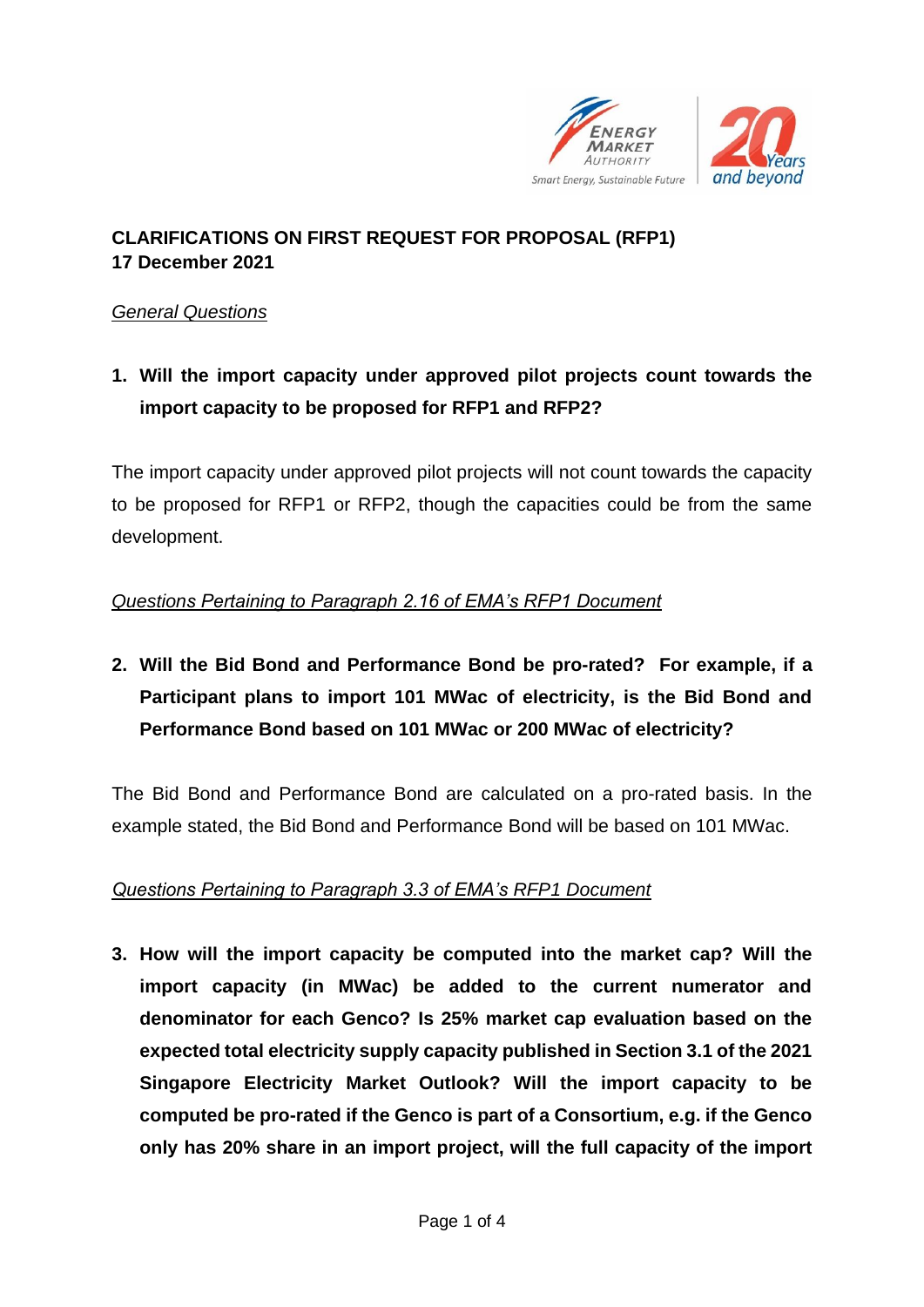### **project be counted towards the Genco's cap, or only 20% of the total capacity?**

Yes, the import capacity being proposed will be added to the numerator and denominator for the calculation of the capacity market share cap. While the Singapore Electricity Market Outlook can be used as a reference, the actual market share would be calculated at the time of issuance of licence. If the Genco is part of a Consortium, the full capacity will be counted towards the Genco's market share.

### *Questions Pertaining to Paragraph 4.4 of EMA's RFP1 Document*

# **4. On Supply Profile, what is the minimum required load factor for the first operation year?**

EMA does not have a minimum load factor requirement for the first year of operation for the reason stated in paragraph 4.4d of the RFP1 document.

# **5. With reference to the load factor calculation, does the rated capacity refer to the installed capacity?**

Rated capacity is the maximum instantaneous power that is delivered to Singapore, measured at the point of injection (i.e. the Importer's SPPA meter) into Singapore's grid.

#### **6. What are the exclusion clauses when calculating the load factor?**

Load factor is calculated based on delivered energy over a quarter. The 75% load factor should cater for planned and unplanned outages.

### **7. If the load factor of 75% is not fulfilled after 5 years of commercial operation, what is the amount of penalty that would be imposed on the importer?**

EMA will provide more information on the penalty framework for electricity imports when ready.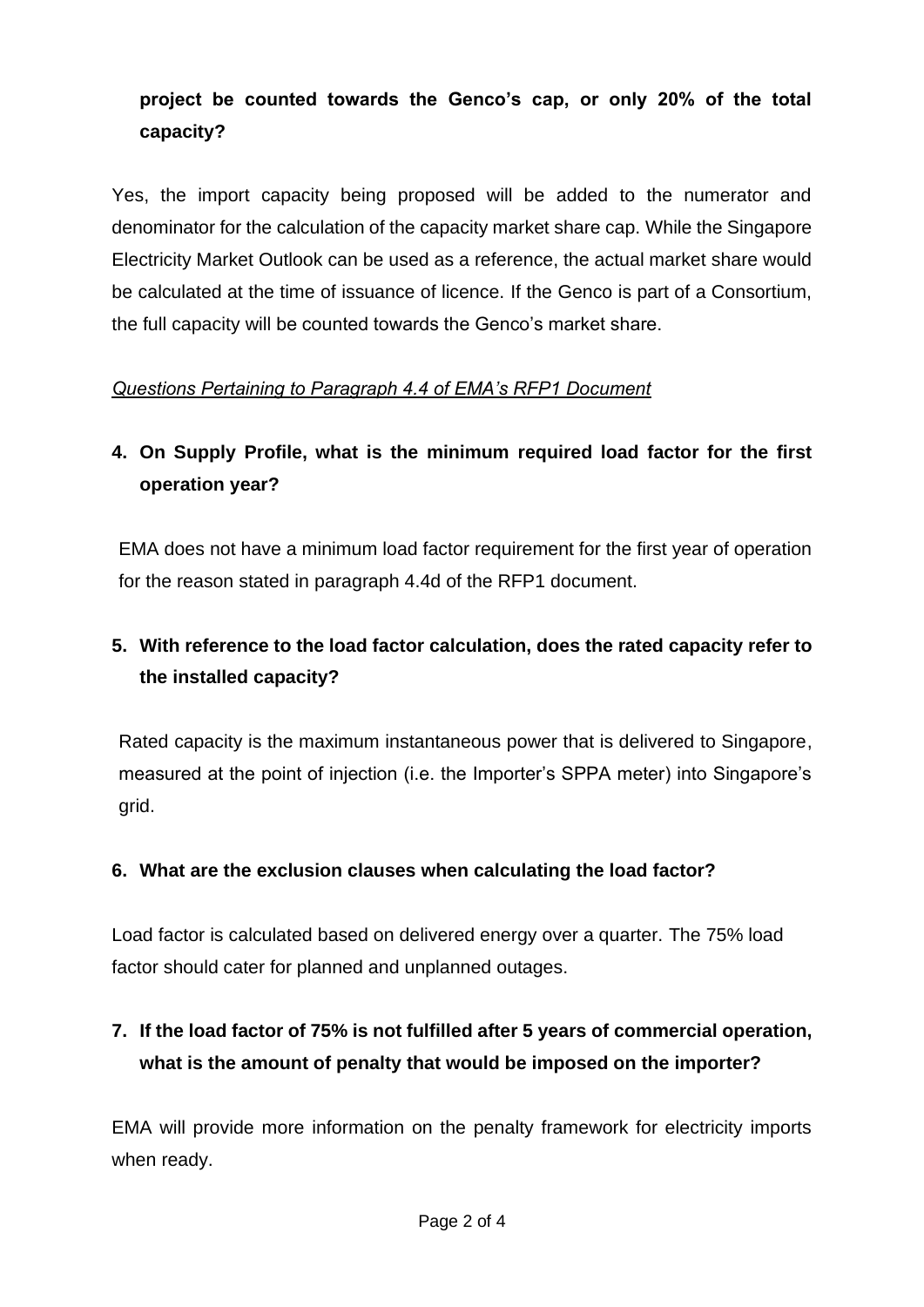# **8. What is the calculation methodology of Carbon Emissions (tCO2e/MWh) for each energy source?**

For the numerator i.e. carbon emissions computation, EMA accepts the calculation methodologies that are substantiated and commensurate with international standards for the respective energy source. The denominator, i.e. MWh, is measured based on the energy measured at the point of injection (i.e. the Importer's SPPA meter) into Singapore's grid.

### *Questions Pertaining to Paragraph 4.12 of EMA's RFP1 Document*

**9. Are importers allowed to use existing generation assets in Singapore to complement imports for the first five years? For example, can generation assets in Singapore be used to firm the intermittency of renewable generation?**

As indicated in paragraph 3.7 of the RFP1 document, EMA requires imported electricity to be non-intermittent, i.e. constant and stable during each half-hourly dispatch period. This non-intermittency will be evaluated at the point of injection (i.e. the Importer's SPPA meter) of the electricity into Singapore grid. Importers proposing to use existing generation assets to complement imports would need to demonstrate to EMA that this would meet our requirements and the relevant Electricity Market Rules.

### *Questions Pertaining to Paragraph 4.17 of EMA's RFP1 Document*

# **10.Is EMA open to accepting Memorandum of Understanding (MOU) in place of binding retail contract for the initial bid?**

As MOUs are typically not legally binding, it would be difficult for EMA to assess whether the MOUs will eventually materialize into Power Purchase Agreement (PPAs).